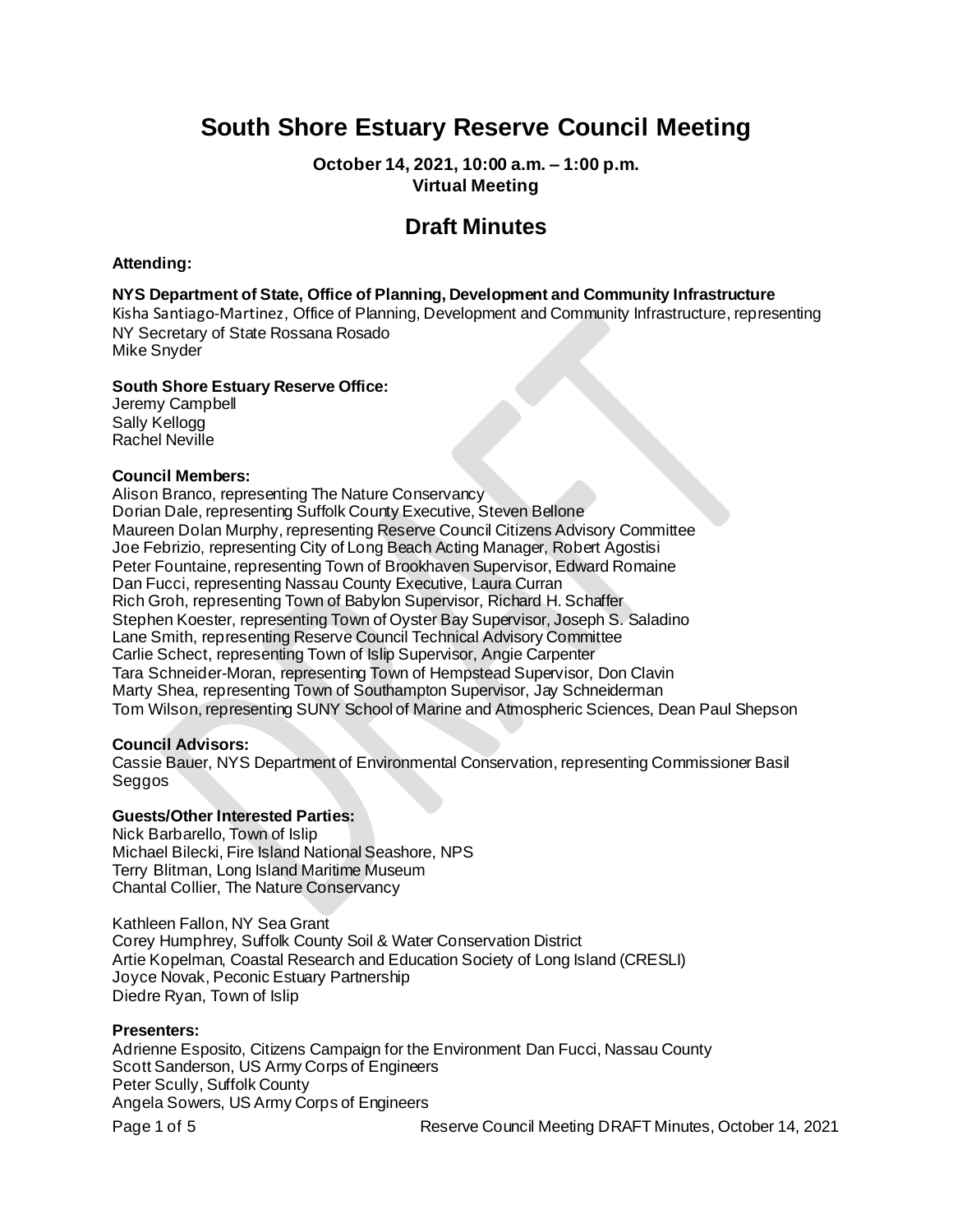Sue Van Patten, NYS Department of Environmental Conservation Valerie Whalon, US Army Corps of Engineers Ken Zegel, Suffolk County Department of Health Services

#### **Welcome and Introductions**

10:06 am Meeting called to order.

**K. Santiago-Martinez** greeted attendees and noted accomplishments made since the last SSER Council meeting including but not limited to the SSER CMP update, the beginning of construction for Bay Park Conveyance Project, completion of the Nassau County South Shore Blueway trail additions, and congratulated Suffolk County on the progress made with the septic improvement program and the DEC environmental excellence award signifying this work. She then thanked all council members for the work they have done and continue to do.

## **South Shore Estuary Reserve Office Report**

**J. Campbell** reminded members that the CMP public comment period ends December 6, 2021. Comments can be emailed with "SSER CMP Update" in the subject line t[o sser@dos.ny.gov](mailto:sser@dos.ny.gov) or mailed to Jeremy Campbell, Long Island South Shore Estuary Reserve Office, c/o New York State Department of State, Office of Planning, Development and Community Infrastructure, One Commerce Plaza, 99 Washington Avenue, Albany, NY 12231. He also noted some SSER office accomplishments including the SSER newsletter, Alewife surveying, monitoring for Horseshoe Crabs, participation in A Day in the Life of a River, facilitating Estuary Week, and organizing an annual Beach Clean-up.

## **Nassau County Back Bays Draft Integrated Feasibility Report and Environmental Impact Statement**

US Army Corps of Engineers presented the tentatively selected plan for the Nassau County Back Bays draft integrated feasibility report and environmental impact statement. The purpose of the study was to determine the feasibility of a project to reduce coastal storm risk in the back bays of Nassau County while contributing to the resilience of communities, critical infrastructure, and the natural environment. It is important that the plan work for all constituents who will be impacted by the plan. Currently, feedback is being solicited from the public and any comments should be sent by email[: PDPA-NAP@usace.army.mil](mailto:PDPA-NAP@usace.army.mil) or by mail: U.S. Army Corps of Engineers Planning Division, Wanamaker Building, 100 Penn Square E. Philadelphia PA 19107. Comments will be accepted until October 18, 2021. Study webpage: <https://www.nap.usace.army.mil/Missions/Civil-Works/Nassau-County-Back-Bays-Study/>. Comments will be reviewed and analyzed to see if revisions are needed.

The tentatively selected plan incorporates non-structural practices which will elevate 14,183 residential structures and floodproof 2,667 Industrial/Commercial Structures with an initial cost of over \$3.8 billion but cost could change/decrease as the plan is refined. This plan would result in a remainder of 40% residual risk. The structural measures that were evaluated include floodwalls, inlet storm surge barriers, levees, seawalls, revetments, and beach nourishment but only floodwalls and levees will continue to be analyzed. Inlet closures alone were only able to reduce flooding in the study area by 1 foot. Alternatives using storm surge barriers/interior bay closures reduced flooding elevations within the study area but significantly increased flooding by  $2 - 4$  feet outside of the study area. Storm Surge barriers were ruled out because of high cost and they only moved the problem. Ongoing analysis includes natural and nature-based features, like marsh restoration, which will provide additional coastal storm risk mitigation while improving ecosystem services. Healthy saltmarsh ecosystems could be a cost-effective method and provide long-lasting benefits with few to no negative impacts to surrounding areas. The project is slated to be fully reviewed by June 2023. See presentation for further details.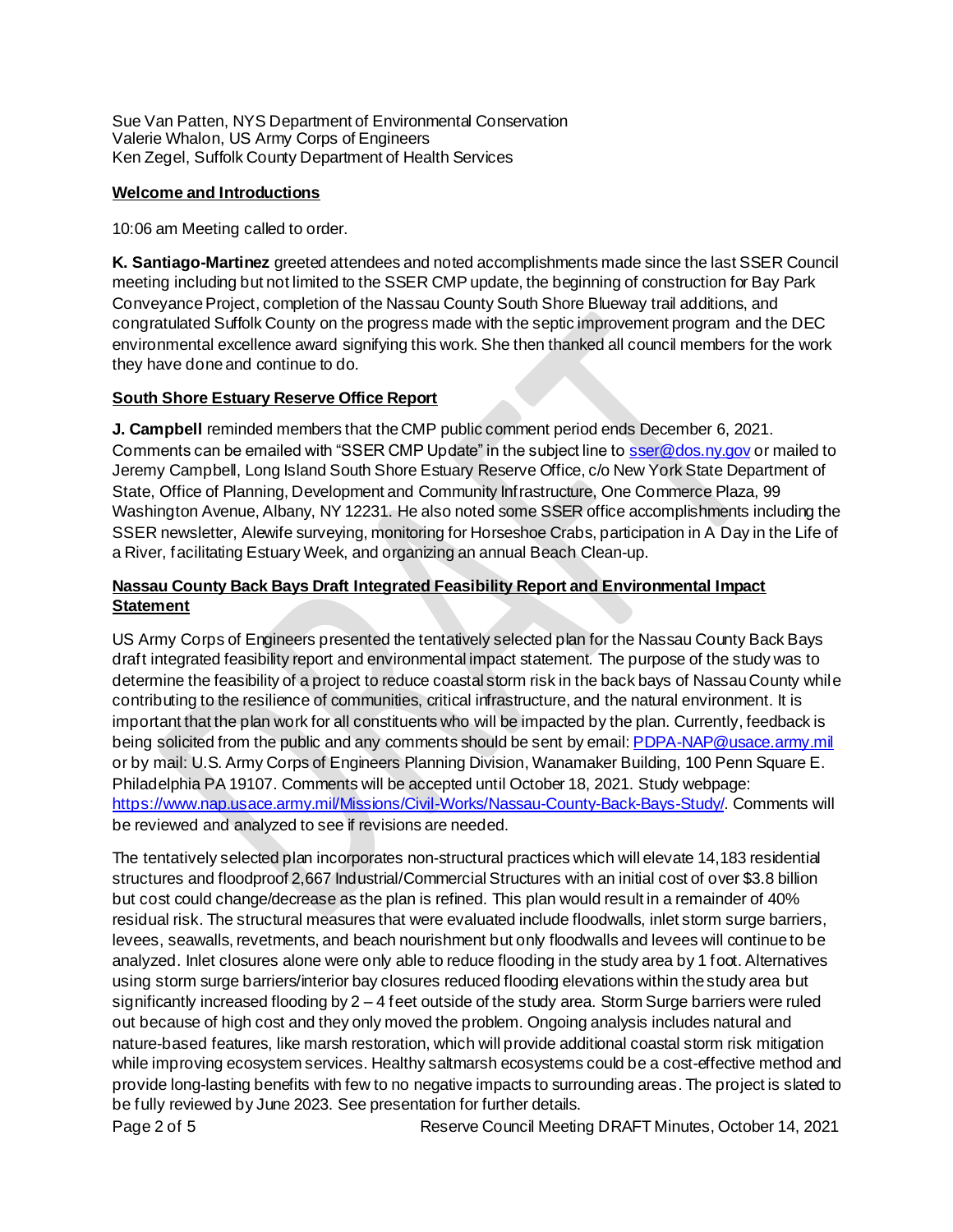R. Groh asked how the wind load will be addressed for properties that are being elevated? S. Sanderson replied that there will be further analysis on the potential risks of wind. A. Sowers encouraged all Council members to review, participate, and provide recommendations to the plan.

## **Nassau County - Nitrogen Reduction Update**

**D. Fucci** briefed the council members on updates since the last meeting. Nassau County has initiated a septic system replacement program for residents and small businesses – Septic Environmental Program to Improve Cleanliness (SEPTIC). The SEPTIC program will provide grant funding to eligible recipients to replace a conventional or failing septic system with an innovative and alternative onsite wastewater treatment system. Nassau County is offering grants up to \$20,000 for homeowners or small businesses to install state-of-the-art nitrogen reducing septic systems. Nassau County Soil and Water Conservation District is administering the program. Thus far, there have been 103 applicants, there are 5 installer agreements in place. For more information, contact: [SepticReplace@nassaucountyny.gov](mailto:SepticReplace@nassaucountyny.gov) or call 516-364-5861. The South Shore Conveyance Project is underway. D. Fucci recapped that microtunneling will be used and excavation pits are being installed for this purpose. Completion is scheduled for 2024. Lastly, the County is working on a 9 Element plan with DEC/LINAP and the Gobler Institute, fertilizer reduction and nitrogen bioextraction are also being investigated. The plan should be complete at the end of 2021 depending on workloads.

## **Suffolk County – Reclaim Our Water Update**

**P. Scully** provided an update to the Suffolk County Coastal Resiliency Initiative. The pandemic delayed progress but in April 2021 federal infrastructure funds were received to implement the projects. Forge River and Carlls River projects are moving forward toward construction at no cost to homeowners, 5,755 cesspools and septic systems will be removed. A new sewer district at Calabro Airport was recently approved and construction will begin in November 2021.

K. Zegel presented on Septic Improvement Program (SIP) which was launched in 2017. Base grants are for \$10,000 from Suffolk County with additional opportunities available. Approximately 70-80 applications are received per month with a slight spike during the pandemic. Total funding allocated from 2017-2021 from the County is \$21.7 million with \$20.1 million allocated from New York State Septic System Replacement Program (SSRP). A total of 862 SIP and SSRP funded projects have been completed as of September 16, 2021. The grant review/scoring process was amended to reprioritize for public health & safety concerns, to reprioritize failing/failed septic systems, and to protect drinking water areas. The sanitary code amendment went into effect for applications submitted on or after July 1, 2021 and requires innovative and alternative onsite wastewater treatment systems (I/A OWTS) be included for: new construction, expanded single-family residence or new other construction project if that date. Exemptions include if the building will be connected to a sewer or if an addition is small enough to not affect the current septic system capacity. Currently, 7 I/A OWTS are approved for use but additional systems could be approved soon. All systems continue to perform well. See presentation for further details.

## **NYS Department of Environmental Conservation – Long Island Nitrogen Action Plan**

**S. Van Patten** described LINAP, a governor's initiative that focuses on partnerships, partners at every level including federal agencies, state, counties, academia, estuary programs, not-for-profits, and other stakeholders. The goals of LINAP include assessing nitrogen pollution in LI waters, identifying sources, establishing nitrogen reduction endpoints, and developing implementation plans. Current initiatives were described. LINAP is working with the estuary programs to make messaging for similar programs simpler for the public to use and understand. The bioextraction initiative is funded through Long Island Sound Study (LISS), the sugar kelp pilot project looks at using kelp as fertilizer, and the ribbed mussel pilot project will analyze how much nitrogen was taken up by cultivated mussels. Additionally, there is an RFP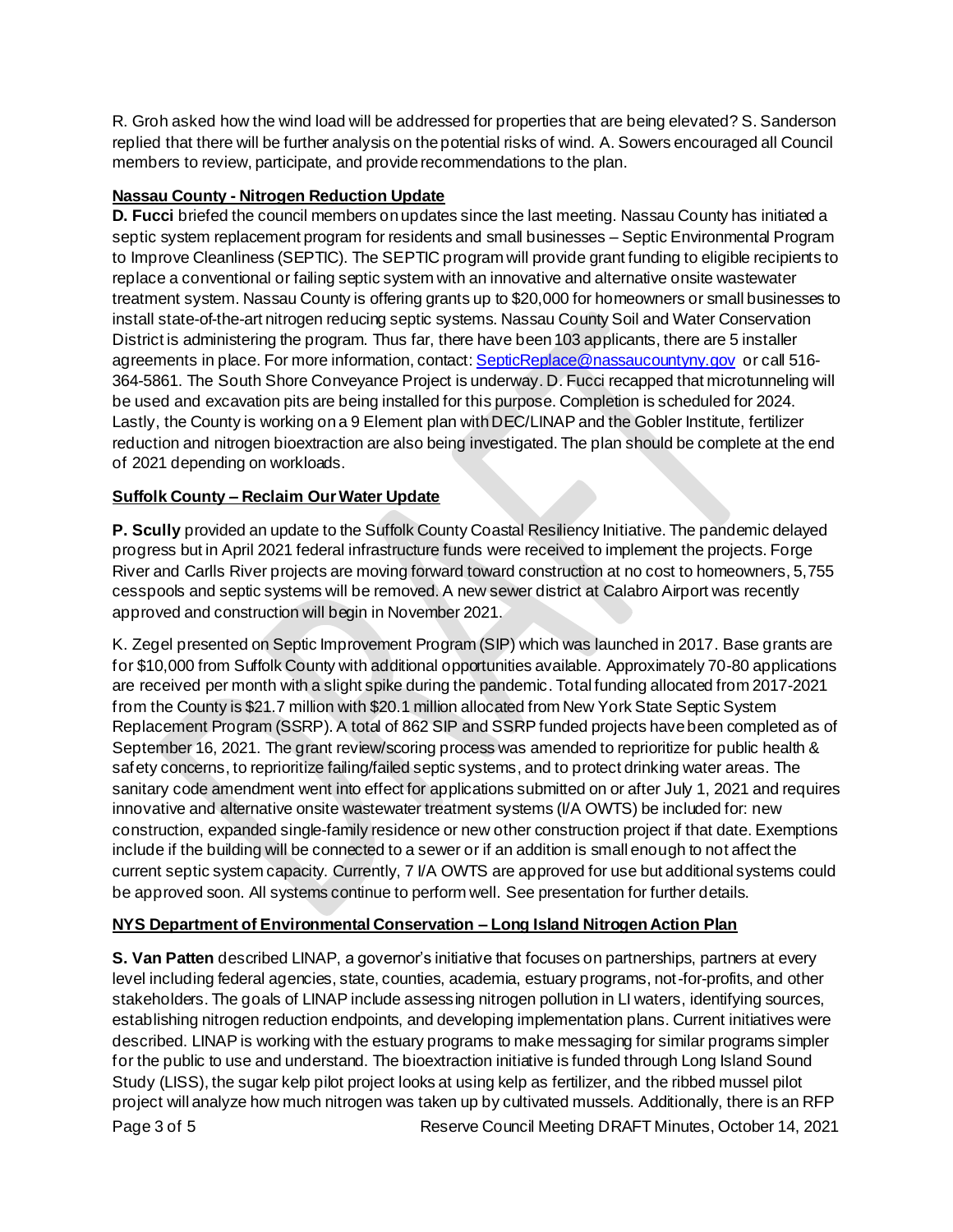that went out in September 2021 to look at the economic feasibility of commercial bioextraction for industries that don't already exist. A seaweed symposium will be held in 2022. The Solute Transport Model that started with the Peconic Estuary will now expand to the entirety of Long Island using LISS funding. The project will add historical/legacy nitrogen to give managers better information for making decisions, but model scenarios will only be for LISS. USGS recently published study delineating groundwatersheds for Long Island and determining groundwater recharge areas, travel times and outflows to streams and embayments. Sue encouraged council members to sign up for the LINAP newsletter and to email *LIwaterquality@dec.ny.gov* with any questions.

R. Groh asked if there are temperature restrictions for the bioextraction pilot projects? S. Van Patten replied that the growing season was the winter and harvesting was done in May because of physical onsite restrictions. See presentation for further details.

## **Fire Island Wastewater Management Plan**

**A. Esposito** provided background to the Coalition for Fire Island Wastewater Solutions which was formed in 2018 with the purpose of identifying a comprehensive approach to wastewater management on Fire Island. The Coalition was founded by Citizens Campaign for the Environment and Legislator Steven Flotteron but is made up of a diverse group of stakeholders ranging from government entities at all levels, nonprofit organizations, and other interested entities. A. Esposito described the nitrogen related issues for Fire Island. Currently there is only one sewage treatment plant located in Ocean Beach servicing 575 residents but there are 3,600 residents using outdated septic systems. The water table in Fire Island is very high, close to the surface, making drainage difficult during storm events and rising sea levels are exacerbating this issue. According to USGS, 80% of septic systems on Fire Island drain to the SSER which is 6% of the Nitrogen load to the system. Additionally, for most Fire Island communities there is no system in place to pump out overflowing septic systems. To combat the wastewater issue, several solutions have been identified. Ocean Beach sewage treatment plant (built in 1921) is being upgraded and expanded. The upgrades will allow 700 additional homes to be connected to sewers. However, sewers are not feasible for the rest of Fire Island but Suffolk County approved funding for a Fire Island wastewater solutions Planning and Engineering study which will assess conditions and identify potential solutions. The County is in the process of creating a contract, it will take 12-14 months for the study to be complete. See presentation for further details.

## **South Shore Estuary Reserve - Technical Advisory Committee (TAC)**

**L. Smith** described the accomplishments of the TAC. Using the draft CMP, a management action plan for SAV is being finalized by the SAV subcommittee. The current TAC chair and co-chair terms conclude at the end of December with the next term beginning January 2022 for the newly elected chair, Tara Schneider-Moran, and co-chair, Kathleen Fallon. J. Campbell thanked Lane Smith and Corey Humphrey for their leadership of the TAC.

## **South Shore Estuary Reserve - Citizens Advisory Committee (CAC)**

**M. Dolan Murphy** recapped CAC activities. Virtual meetings are bi-monthly with presentations including but not limited to restoration work done on Canaan Lake, Terrapin monitoring and management work, menhaden fishkills, and findings from a study looking at microplastics in the Patchogue River. CAC members have increased efforts to promote safe and responsible human and wildlife encounters given the increased outdoor recreation over the past year. Efforts to encourage debris cleanup have also been increased. The next meeting will have DOS present on the draft CMP and USGS present on the recently published study delineating groundwatersheds for Long Island and determining groundwater recharge areas, travel times and outflows to streams and embayments.

## **Approval of Minutes from Meeting on October 21, 2020**